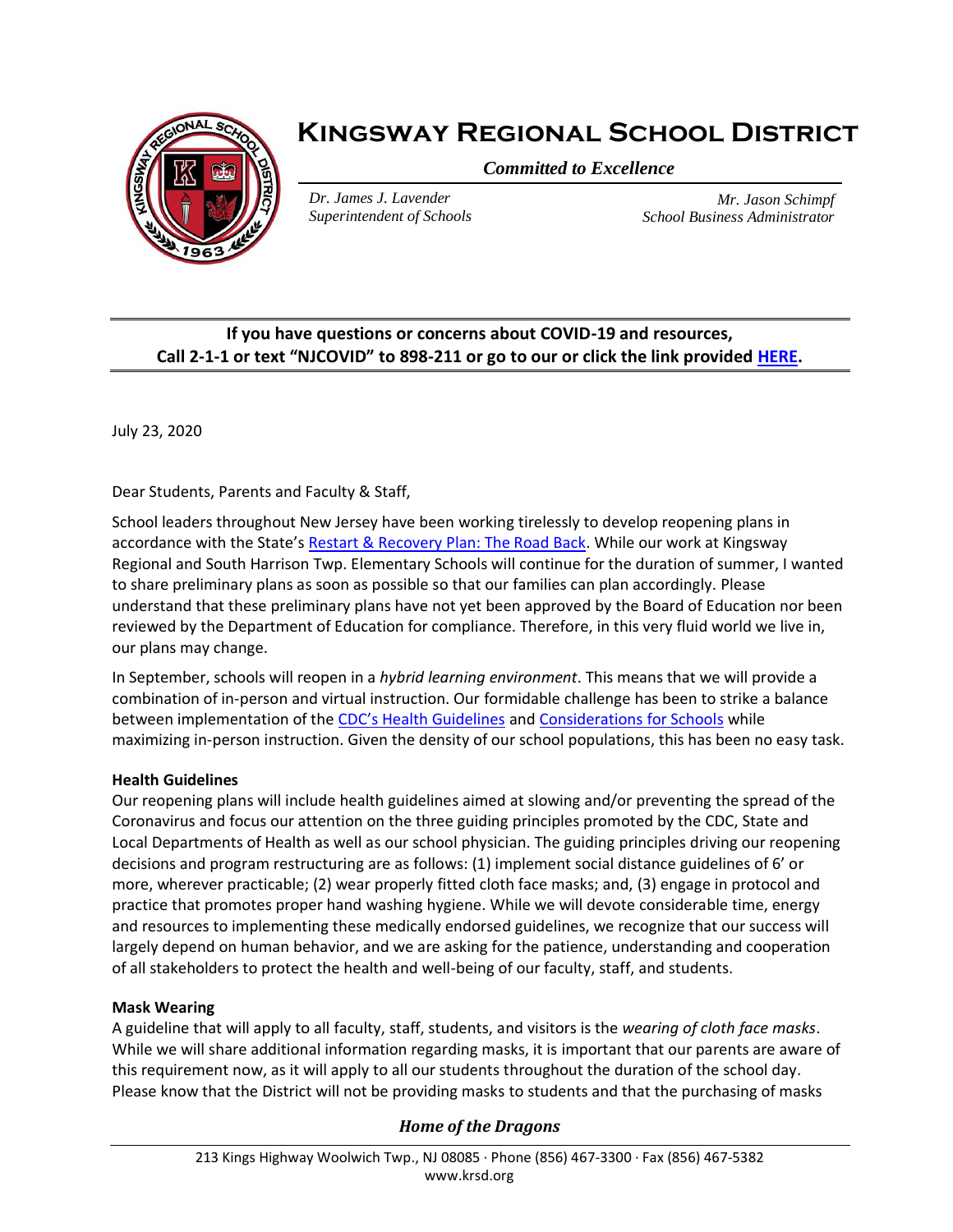will be the responsibility of our parents. NJ.com recently published an article entitled, "You need to 'mask [train' your kids before schools reopen…. Here's how to do it."](https://www.nj.com/coronavirus/2020/07/you-need-to-mask-train-your-kids-before-schools-reopen-nj-districts-say-heres-how-to-do-it.html) I share this article to assist our parents/students in the preparation of wearing masks (or neck gaiters) throughout the school day as "mask-[endurance"](https://patch.com/new-jersey/summit/summit-superintendent-students-should-build-mask-endurance) will be a serious challenge for students.

# **Cohort Model**

In an effort to maximize *social distancing measures*, we have divided our school population into two cohorts – A and B. Students have been assigned to cohorts alphabetically to align our students, grades PK-12, so that siblings in our elementary, middle, and high schools can follow the same "in-person reporting" schedules. We believe this measure will help assist families in developing schedules, especially for parents who need childcare from older siblings. There may, however, be some exceptions to this rule as we attempt to balance our cohorts with our elementary schools while ensuring that siblings with different last names are cohorted together. We hope you understand that we will not be able to accommodate parent requests with respect to selecting a desired cohort at this time. Students assigned to Cohort V will be by parent choice.

| Cohort A          | Cohort B'           | Cohort V             |
|-------------------|---------------------|----------------------|
| Last Name: A – La | Last Name: $Lb - Z$ | <b>Parent Choice</b> |

# **Delayed Opening Schedules & Reporting Days**

Kingsway Regioal Middle and High School students will operate on a delayed opening schedule and student reporting time, for in-person instruction, will be no later than 9:25 a.m. (High School) and 9:30 a.m. (Middle School). Dismissal has been moved to 2:40 p.m. (High School) and 2:50 p.m. (Middle School). We will send separate bus pickup times later this summer.

# **Cohort Reporting Sequence – AA/V/BB**

Students in *Grades 7 – 12* will report to school for in-person instruction two (2) days per week according to their assigned cohort and will be assigned three (3) days of virtual instruction. On days when student cohorts are not reporting to school for in-person instruction, they will be assigned to virtual instruction. This will alternate every two days with an "All-Virtual" day scheduled in between *(usually on Wednesdays unless indicated otherwise in the school calendar).* With a few exceptions during shortened school weeks, we refer to our cohort reporting sequence, Monday through Friday, as AA/V/BB, repeat. During "All-Virtual" Days, Cohorts A & B will report to their virtual classrooms while district staff engage in deep cleaning protocol to ensure student and staff safety. This reporting sequence maximizes in-person instruction while abiding by the guiding health principles we intend to implement. Students who choose to attend all virtual will be assigned to Cohort V.

| <b>Monday</b> | Tuesday   | Wednesday        | <b>Thursday</b> | Friday    |
|---------------|-----------|------------------|-----------------|-----------|
| Cohort A      | Cohort A  |                  | Cohort B        | Cohort B  |
| In-person     | In-person |                  | In-person       | In-person |
| Cohort B      | Cohort B  | All-Virtual      | Cohort A        | Cohort A  |
| Virtual       | Virtual   | Cohorts A, B & V | <b>Virtual</b>  | Virtual   |
| Cohort V      | Cohort V  |                  | Cohort V        | Cohort V  |
| Virtual       | Virtual   |                  | Virtual         | Virtual   |



*Commitment to Excellence*